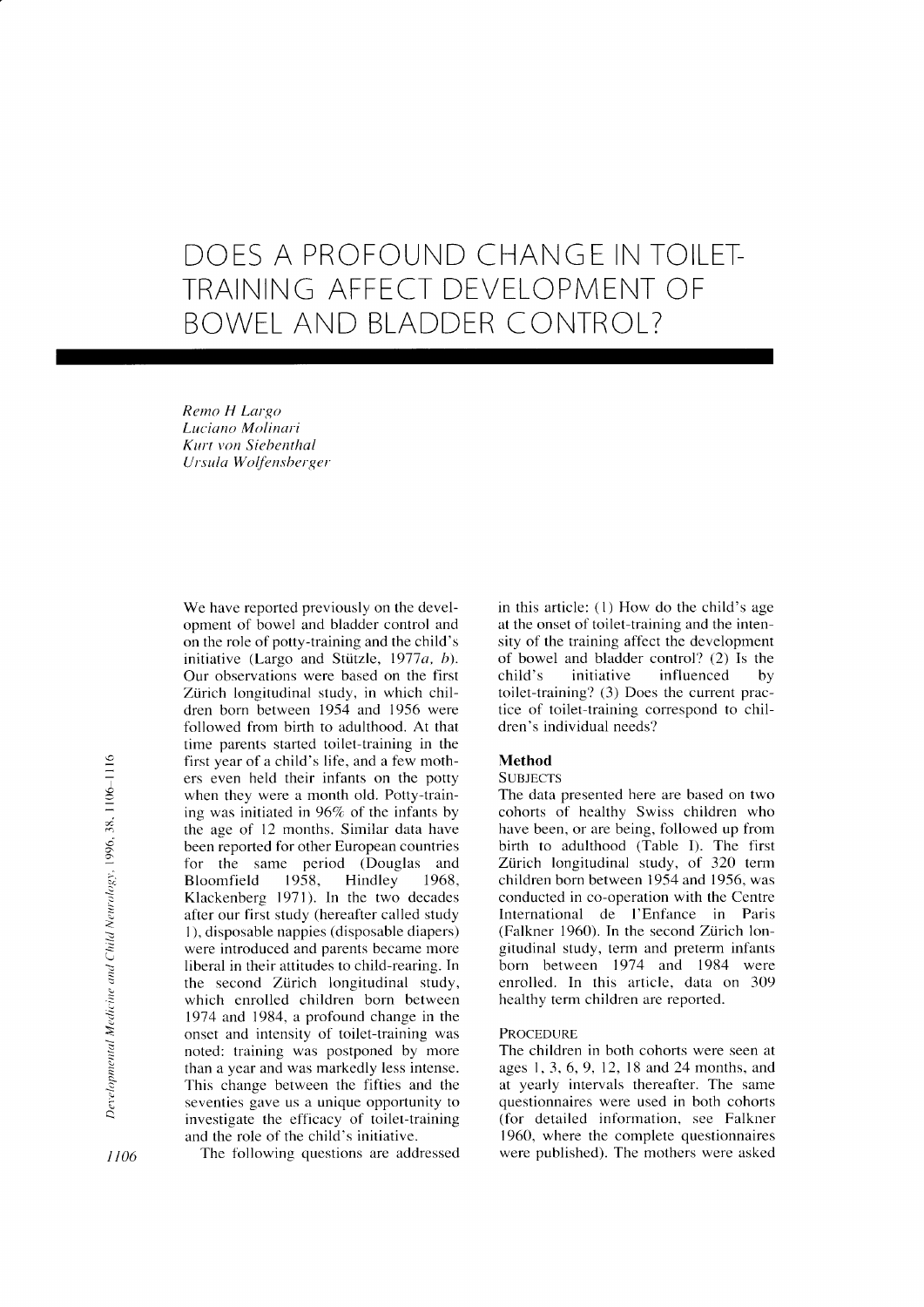## ZUSAMMENFASSUNG

Zwei Stufen Verfahren zur Identifizierung von Kindern mit entwicklungsbedingten Koordinationsstörungen in Singapur

Die Autoren untersuchten die Häufigkeit von entwicklungsbedingten Coordinationsstörungen (DCD) in einer randomisierten Gruppe von 6- bis 9-jährigen Grundschulkindern  $(N=427)$  in Singapur mit einem zwei Stufen Verfahren, das in der Movement Assessment Battery für Kinder Henderson and Sugden enthalten ist. Nach diesem zwei Stufen Verfahren betrug die Häufigkeit 4%. wenn die erste Stufe die unteren 15% der randomisierten Gruppe einschloß. Das zwei Stufen Verfahren versucht, die diagnostischen Kriterien für DCD, herausgegeben von der amerikanischen Psychiatriegesellschaft (DSM-IV) und der Weltgesundheitsorganisation (ICD-10), zu erfüllen, die eine schwere motorische Störung in der Entwicklung der motorischen Koordination und eine signifikante Beeinträchtigung der Aktivitäten des täglichen Lebens der Kinder, die nicht durch geistige Retardierung oder eine bekannte körperliche Behinderung bedingt ist, bezeichnen.

#### **RESUMEN**

Método en dos tiempos para la identificación de niños con alteraciones en el desarrollo de la coordinación de Singapore

Se estudió la prevalencia de la alteración del desarrollo de la coordinación (ADC) en niños de escuela primaria de 6 a 8 años de edad, en Singapore, a partir de una muestra al azar (N=427) utilizando un procedimiento en dos etapas contenido en la Batería de Evaluación del Movimiento para Niños de Henderson y Sugden. El porcentaje de prevalencia de este procedimiento fue del 4% cuando la primera etapa incluia el fondo del 15% de la muestra al azar. El procedimiento de las dos etapas se mueve hacia el cumplimiento de los criterios diagnósticos para la ADC, de la Asociación Psiquiátrica Americana (DSM-IV) y la OMS (ICD-10), para la alteración motora grave en el desarrollo de la coordinación y la interferencia significativa con las actividades de la vida real, no debida, en niños, a un retraso mental o a una discapacidad física conocida.

References

- Psychiatric Association.  $(1994)$ American Diagnostic and Statistical Manual of Mental<br>Health Disorders. 4th ed, revised. Washington,<br>DC: American Psychiatric Association.
- Denckla MB. (1984) Developmental dyspraxia. The clumsy child. In: Levine MD, Satz P, editors.<br>Middle Childhood: Development and Dysfunction. Boston: University Park Press. p 245-60.
- Boston: Cliversity Park Press, p 243–60.<br>Drillien C, Drummond M. (1983) Developmental<br>Screening and the Child with Special Needs. A<br>Population Study of 5000 Children. Clinics in<br>Developmental Medicine, No. 86. Spastics International Medical Publications. London:
- 
- International Medical Publications. London:<br>
Gubbay SS. (1975) Clumsy children in normal<br>
schools. Medical Journal of Australia 1: 233–6.<br>
Henderson SE, Hall D. (1982) Concomitants of<br>
clumsiness in young children. *Develo*
- Assessment Battery for Children. London: The Psychological Corporation.
- Henderson SE, May DS, Umney M. (1989) An<br>exploratory study of goal-setting behaviour, self-<br>concept and locus of control in children with movement difficulties. European Journal of Special Needs Education 4: 1-13.
- Iloeje SO. (1987) Developmental apraxia among Nigerian children in Enigu, Nigeria.<br>Developmental Medicine and Child Neurology 29:<br>502–7.
- Keogh JF, Sugden DA, Reynard CL, Calkins JA. (1979) Identification of clumsy children: Comparisons and comments. Journal of Human Movement Studies 5: 32-41.<br>Laszlo JI, Bairstow PJ, Bartrip J, Rolfe VT. (1988)
- Clumsiness or perceptuo-motor dysfunction? In:<br>Colley A, Beech J, editors, *Cognition and Action* in Skilled Behaviour. Amsterdam: North Holland,

p 293-309.

- Losse A, Henderson SE, Elliman D, Hall D, Knight E. Jongmans M. (1991) Clumsiness in children do they grow out of it? A ten year follow-up<br>study. *Developmental* Medicine and Child<br>Neurology 33: 55–68.
- Maeland AF. (1992) Identification of children with motor coordination problems. Adapted Physical<br>Activity Quarterly 9 330–42.
- Stott DH, Moyes FA, Henderson SE. (1972) The Test of Motor Impairment. San Antonio, TX:<br>Psychological Corporation.
- Stott DH, Moyes FA, Henderson SE. (1984) The<br>Henderson Revision of the Test of Motor Impairment. San Antonio, TX: Psychological Corporation.
- Keogh JF. (1990) Problems in Sugden DA. Movement Skill Development. Columbia, SC: Diversity of South Carolina Press.<br>Sugden D, Sugden L. (1991) The assessment of
- movement skill problems in 7- and 9- year-old children. *British Journal* of *Educational*<br>*Psychology* 61: 329–45.<br>van Dellen T, Vaessen W, Schoemaker MM. (1990)
- Clumsiness: definition and selection of subjects.<br>In: Kalverboer AF, editor. *Developmental* **Biopsychology**, Experimental and Observational Studies in Children at Risk. Ann Arbor: University
- of Michigan Press, p 135–52.<br>World Health Organization. (1992) International<br>Statistical Classification of Diseases and Related Health Problems. 10th ed, vol 1. ICD-10. Geneva: World Health Organization.
- Wright HC, Sugden DA, Ng R, Tan J. (1994) Identification of children with movement prob-Figure in Singapore: usefulness of the Movement<br>ABC Checklist. *Adapted Physical Activity*<br>Quarterly 11: 150–7.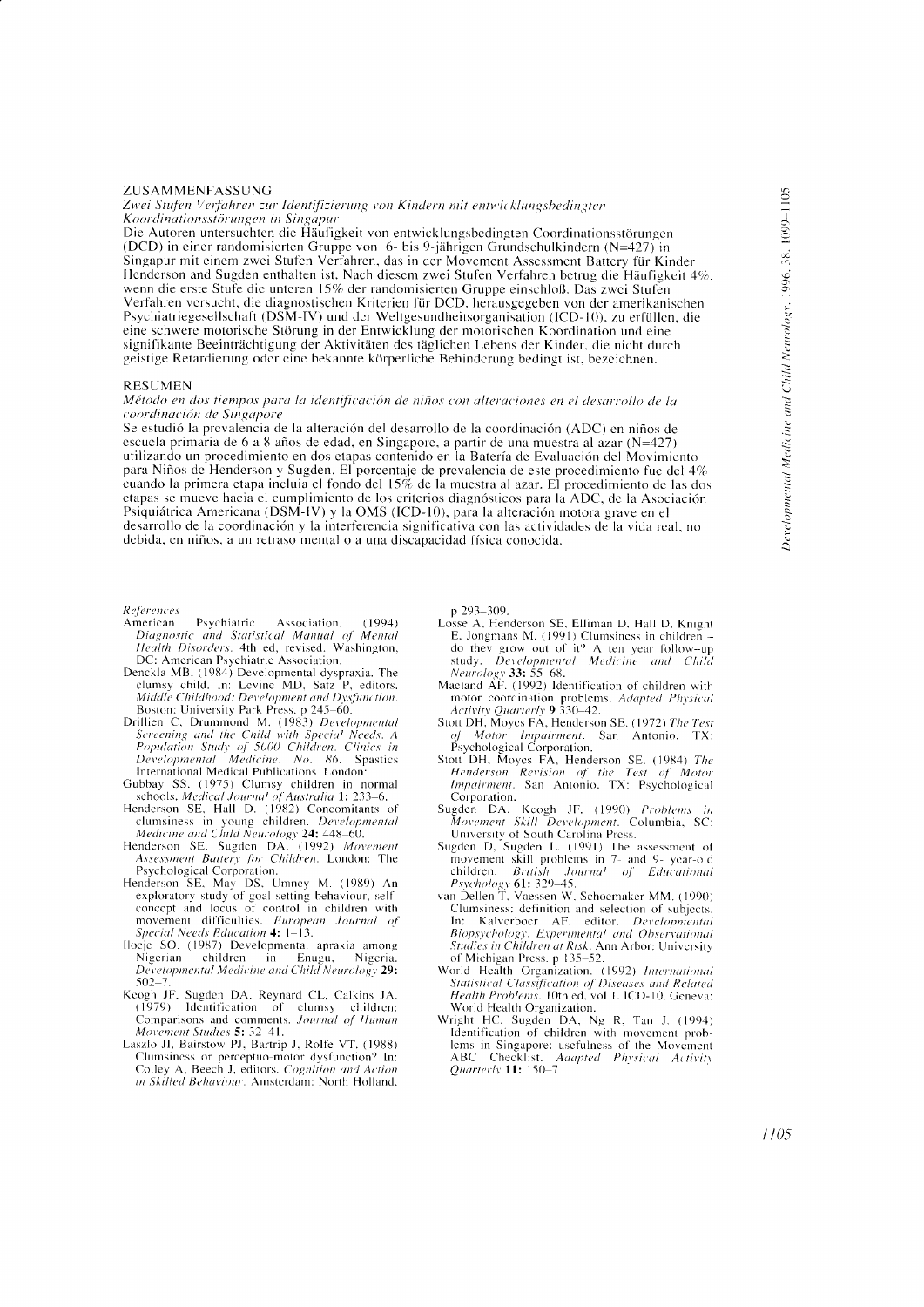| TABLE I |                          |
|---------|--------------------------|
|         | <b>Study populations</b> |

| Zürich Longitudinal Study | Birth year | <i>Females</i> | Males | Total |
|---------------------------|------------|----------------|-------|-------|
| First                     | 1954–1956  | 158            | 162   | 320   |
| Second                    | 1974-1984  | 153            | -56   | 309   |

about toilet-training, child behaviour and bowel and bladder control. The stage of bowel and bladder control by day and at night observed during the month before each examination was recorded as follows:  $0\%$  = no control; 1 to 29% = partial control, during approximately one-third of the time; 30 to  $69\%$  = control during one-third to two-thirds of the time; 70 to  $99\%$  = total control except for a few relapses; and  $100\%$  = total control.

Socio-economic status was defined by means of a 6-point score of both paternal occupation and maternal education. The lowest possible socio-economic status score was 2 (lowest status of both paternal occupation and maternal education), and the highest was 12.

#### STATISTICAL METHODS

Logistic regression with binomial dependent variable and binary or continuous regressors was used throughout. This method allows a more refined global assessment of the significance of study and sex differences and of the effect of

certain covariates than would be possible by pairwise comparisons at fixed ages and within study or sex group.

In logistic regression, the logit of the probability P of a certain event, such as achieving complete bladder control at night, is modelled as a linear function of binary and/or continuous covariates:

 $\log (p/(1-p)) = \alpha_0 + \alpha_1 * X_1 + \alpha_2 * X_2 + ... + \epsilon,$ where  $X_1$ ,  $X_2$  ... are the covariates (e.g. age at onset of training) and  $\varepsilon$  is the error. The longitudinal structure of the data is not fully exploited in logistic regression; rather, the subgroups studied,  $e.g.$  males and females, are regarded as being independent rather than as consisting of the same individuals in both cases.

With regard to the models, age  $-$  the most important covariate, available at five to eight levels - was modelled as a polynomial of degree two or three, sometimes four or five. Interactions with age were modelled only when the corresponding reduction in deviance was highly significant and additional 'biological' or graphical evidence for their necessity was provided. In two-sample questions, e.g. comparisons of the sexes, non-parametric Wilcoxon tests and  $\chi^2$  tests were used. Associations between pairs of variables, e.g. socio-economic status and daily prompting, were obtained by calculating Spearman correlation coefficients.

Detailed statistical analyses could be carried out only in study 2. For study 1, the complete set of individual data was no longer available, but only the proportions reported here (see Table II).

# **Results**

The observed proportions at any given age are shown in Table II for all parameters, for both studies and for both sexes separately. The developmental course of toilet-training, daily prompting, the child's initiative and bladder and bowel control, as obtained by fitting logistic regression models with sex, study and age as regressors, is represented in Figure 1.

The developmental course in the two studies differed significantly  $(p<0.001)$ for the onset of toilet-training, intensity of daily prompting, occurrence of the child's initiative, bladder control by day and at night and bowel control. Significant differences according to sex were noted for all these parameters in study 2, but only for bowel control and bladder control by night in study 1. On logistic regression, the sex differences appeared to be additive, *i.e.* equal in both studies, in the logit scale for bladder control at night and asking for potty. The individual parameters are discussed in more detail in sequence.

TOILET-TRAINING Onset of potty-training In study 1, potty-training was started at the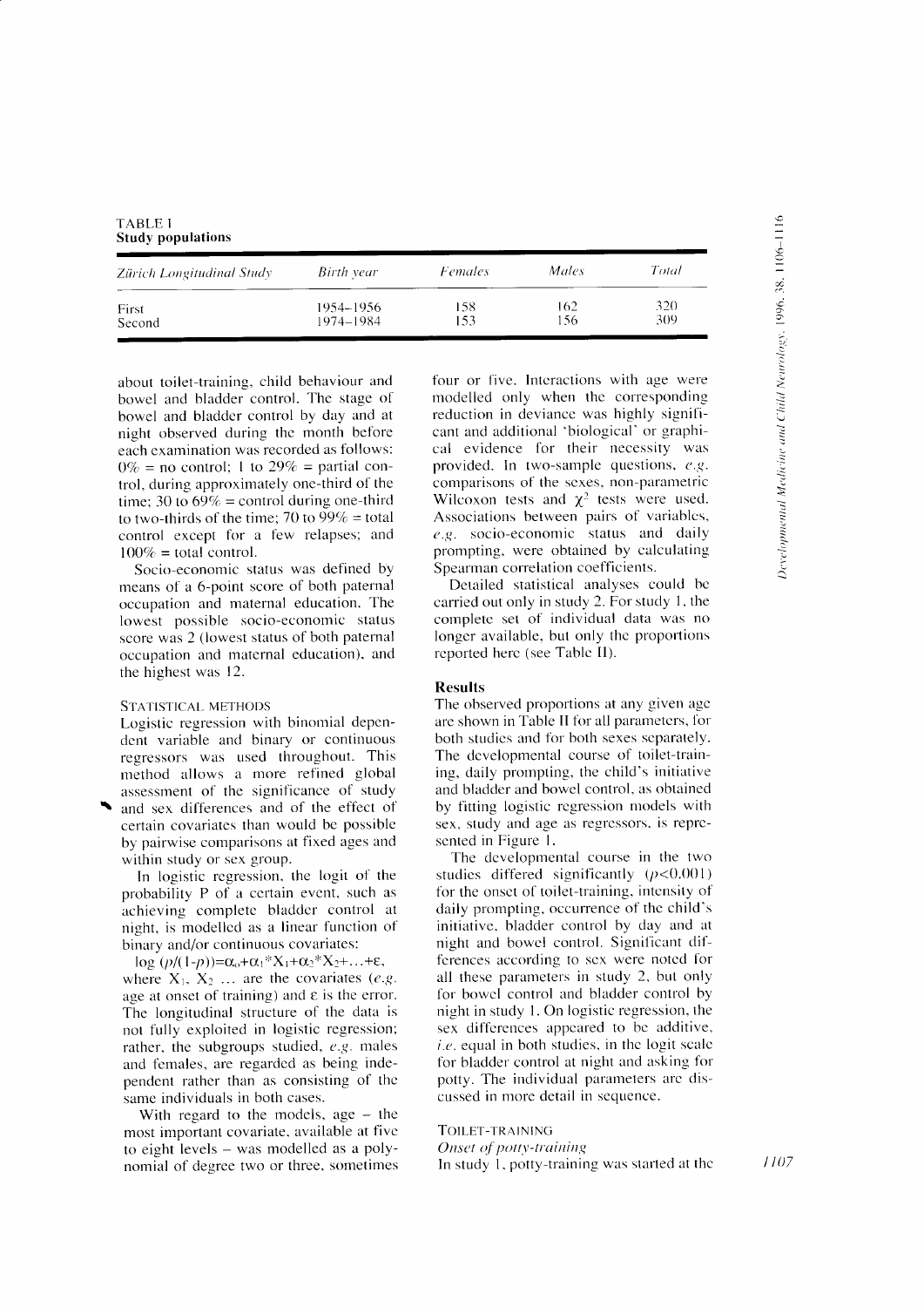Table II<br>Course of toilet-training and of development of continence

|                                                                                                                                                                                                                                                                                                                                                                                                                                                                                                   |        | $\sim$                           | Ó                       | Ć                                       |                                            | $\overline{C}$ |                                  | $\begin{array}{c} Age\ (mths)\\ 18\ \end{array}$ |                                       | $\overline{54}$    |                                  | $\mathcal{S}$                                                                 |                | 48             | $\delta$ 0 |              |      | 72   |
|---------------------------------------------------------------------------------------------------------------------------------------------------------------------------------------------------------------------------------------------------------------------------------------------------------------------------------------------------------------------------------------------------------------------------------------------------------------------------------------------------|--------|----------------------------------|-------------------------|-----------------------------------------|--------------------------------------------|----------------|----------------------------------|--------------------------------------------------|---------------------------------------|--------------------|----------------------------------|-------------------------------------------------------------------------------|----------------|----------------|------------|--------------|------|------|
|                                                                                                                                                                                                                                                                                                                                                                                                                                                                                                   | Z      | Ŀ,<br>Ź                          | Ŀ,<br>Ź                 | Ц.<br>Ź                                 | Z                                          | ц              | Ź                                | ĹL,                                              | Z                                     | Ц.,                | Þ                                | щ,                                                                            | Z              | Щ,             | Z          | Ц,           | Z    | Ц.,  |
| <i>Potty-training</i><br>Study 1<br>Study 2<br><i>Daily prompting (%)</i><br>$D \text{ and } D \text{ and } D \text{ and } D \text{ and } D \text{ and } D \text{ and } D \text{ and } D \text{ and } D \text{ and } D \text{ and } D \text{ and } D \text{ and } D \text{ and } D \text{ and } D \text{ and } D \text{ and } D \text{ and } D \text{ and } D \text{ and } D \text{ and } D \text{ and } D \text{ and } D \text{ and } D \text{ and } D \text{ and } D \text{ and } D \text{ and$ | $\sim$ | $\overline{4}$<br>$\overline{C}$ | $\frac{1}{2}$<br>$33 -$ | $\frac{8}{7}$<br>$\frac{1}{2}$          | $\frac{91}{6}$                             | 88             | 3.3                              | 28                                               | $rac{6}{6}$                           | 100                | $\overline{9}$                   | $\overline{9}$                                                                | 100            | 100            |            |              |      |      |
|                                                                                                                                                                                                                                                                                                                                                                                                                                                                                                   |        |                                  |                         |                                         |                                            |                |                                  |                                                  |                                       |                    |                                  |                                                                               |                |                |            |              |      |      |
|                                                                                                                                                                                                                                                                                                                                                                                                                                                                                                   |        |                                  |                         |                                         |                                            |                |                                  |                                                  |                                       |                    |                                  |                                                                               |                |                |            |              |      |      |
|                                                                                                                                                                                                                                                                                                                                                                                                                                                                                                   |        |                                  |                         |                                         |                                            |                | $n = 285$                        | 12877                                            | $\alpha$ 322 $\alpha$                 | $-2122$            | *RULW                            | ≘⊗≌⊙w                                                                         | 35451          | 48240          |            |              |      |      |
|                                                                                                                                                                                                                                                                                                                                                                                                                                                                                                   |        |                                  |                         |                                         |                                            |                |                                  |                                                  |                                       |                    |                                  |                                                                               |                |                |            |              |      |      |
|                                                                                                                                                                                                                                                                                                                                                                                                                                                                                                   |        |                                  |                         |                                         |                                            |                | $2 - 52$                         | 248D                                             | $5^{12}22$                            | 24280              | angaan                           | $\overset{\infty}{\circ}$ $\overset{\infty}{\circ}$ $\overset{\infty}{\circ}$ | $1 - 87 -$     | $22 - 8$       |            |              |      |      |
|                                                                                                                                                                                                                                                                                                                                                                                                                                                                                                   |        |                                  |                         |                                         |                                            |                |                                  |                                                  |                                       |                    |                                  |                                                                               |                |                |            |              |      |      |
|                                                                                                                                                                                                                                                                                                                                                                                                                                                                                                   |        |                                  |                         |                                         | ₹,                                         | $\circ$ $\sim$ | $\frac{26}{17}$                  | $rac{1}{2}$                                      | 57                                    | $\frac{6}{5}$      | $\frac{95}{6}$                   | 82                                                                            |                |                |            |              |      |      |
| <i>Potty-training</i><br>Study 1<br>Study 2<br><i>Bowel control</i><br>Bowel control<br>$16\%$<br>Study 2<br>100%<br>100%<br>Relapses from 100%<br>Study 2<br>Study 2                                                                                                                                                                                                                                                                                                                             |        |                                  |                         |                                         |                                            |                |                                  |                                                  |                                       |                    |                                  |                                                                               |                |                |            |              |      |      |
|                                                                                                                                                                                                                                                                                                                                                                                                                                                                                                   |        |                                  |                         | 82727<br>$R \cong R$ $\cong R$ $\infty$ | $\infty$ $\exists$ $\pm$ $\infty$ $\omega$ | $m = n$ ga     |                                  |                                                  |                                       |                    | $\mathbf{\sim}$                  |                                                                               |                |                |            |              |      |      |
|                                                                                                                                                                                                                                                                                                                                                                                                                                                                                                   |        |                                  |                         |                                         |                                            |                | $m \circ \mathcal{S} \mathbb{Z}$ | nngga                                            | $-$ rmgn $\approx$                    | $-$ ന് മുത $\circ$ |                                  |                                                                               |                |                |            |              |      |      |
|                                                                                                                                                                                                                                                                                                                                                                                                                                                                                                   |        |                                  |                         |                                         |                                            |                |                                  |                                                  |                                       |                    | $\frac{2}{3}$                    | $-$ 8                                                                         | $\frac{2}{98}$ | $\frac{3}{2}$  | $\approx$  | $-8$         | $-3$ | $-5$ |
|                                                                                                                                                                                                                                                                                                                                                                                                                                                                                                   |        |                                  |                         |                                         |                                            |                |                                  |                                                  |                                       |                    |                                  |                                                                               |                |                |            |              |      |      |
| $\begin{array}{l} 1 - 30\% \\ 30 - 70\% \\ 70 - 99\% \\ 100\% \end{array}$                                                                                                                                                                                                                                                                                                                                                                                                                        |        |                                  |                         | $2 - \omega -$<br>$80 -$                | 5. w -                                     | 804            | 8400                             | ユロレク                                             | $6\overline{4}$ $\infty$ 4 $\omega$ - | $82749 -$          | $5^{\circ}$ $\sim$ $\sim$ $\sim$ | ∞ ๛๛๛ <b>ฃ</b>                                                                | $\sim$         |                | 3          |              | 3    | S    |
|                                                                                                                                                                                                                                                                                                                                                                                                                                                                                                   |        |                                  |                         |                                         |                                            |                |                                  |                                                  |                                       |                    |                                  |                                                                               | $4\,$ $\sigma$ |                | $\sim$ 3   |              | $-8$ |      |
| Relapses from 100%                                                                                                                                                                                                                                                                                                                                                                                                                                                                                |        |                                  |                         |                                         |                                            |                |                                  |                                                  |                                       |                    |                                  |                                                                               |                | $\mathfrak{g}$ |            | $\mathbf{5}$ |      | 57   |

 $1108$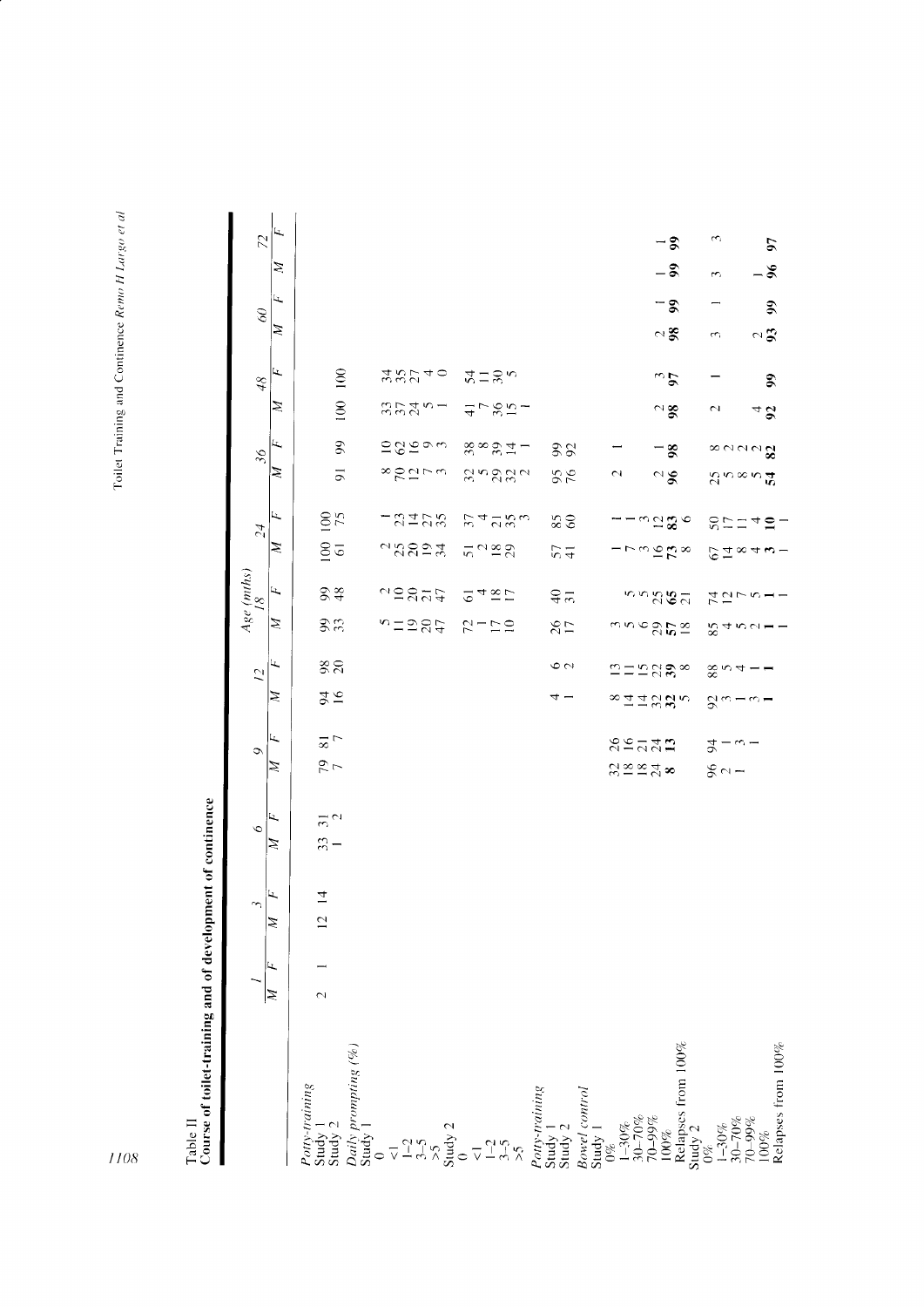${\bf Table \ II}\ ({\bf CONTINUED})$ 

|                                                                                                                                          |                 |              |                     | $\widetilde{\phantom{a}}$ | $\circ$    |                  | Ó               |                 |                 | $\overline{12}$                                | Age (mths)<br>18 |                                       |                          | 24                | $\mathcal{S}6$    |                                                          | 48                                 |                           | $\mathcal{S}$                   |                      |                                | $\tilde{z}$                    |
|------------------------------------------------------------------------------------------------------------------------------------------|-----------------|--------------|---------------------|---------------------------|------------|------------------|-----------------|-----------------|-----------------|------------------------------------------------|------------------|---------------------------------------|--------------------------|-------------------|-------------------|----------------------------------------------------------|------------------------------------|---------------------------|---------------------------------|----------------------|--------------------------------|--------------------------------|
|                                                                                                                                          | Z               | Ŧ,           | Ź                   | Ц,                        | Z          | ĹŁ,              | Ź               | щ               | Ź               | Ц,                                             | Z                | Ŀ,                                    | Z                        | 4                 | Ź                 | Ц,                                                       | Ź                                  | Ц,                        | Z                               | Ω,                   | Ź                              | استع                           |
| Bladder control, day                                                                                                                     |                 |              |                     |                           |            |                  |                 |                 |                 |                                                |                  |                                       |                          |                   |                   |                                                          |                                    |                           |                                 |                      |                                |                                |
| Study 1<br>$0\%$                                                                                                                         |                 |              |                     |                           |            |                  | <u>و ره</u>     |                 |                 |                                                |                  |                                       |                          |                   |                   |                                                          |                                    |                           | $\mathfrak{g}$                  |                      |                                |                                |
| $30 - 69%$<br>$1 - 29%$                                                                                                                  |                 |              |                     |                           |            |                  |                 | 840             | ≳∝⊲             | $\frac{\infty}{2}$ $\frac{1}{2}$ $\frac{1}{2}$ |                  | 42<br>44                              |                          |                   |                   |                                                          |                                    |                           |                                 |                      |                                |                                |
| $70 - 99\%$<br>100%                                                                                                                      |                 |              |                     |                           |            |                  |                 |                 |                 |                                                | $89 - 29$        | $\geq$                                | 82281                    | <b>HOLSUS</b>     | $0 - 289 =$       | $ \frac{1}{2}$ $\frac{1}{2}$ $\frac{1}{2}$ $\frac{1}{2}$ | ం $\rm \mathbf{2}$ 4               | – ల పి చ                  | – ఌ                             | $u = -49$            | $ \sim$ $\omega$ $\sim$ $\sim$ | 57<br>$\overline{\phantom{0}}$ |
| Relapses from 100%                                                                                                                       |                 |              |                     |                           |            |                  |                 |                 |                 |                                                |                  |                                       | $\overline{\phantom{a}}$ |                   |                   |                                                          |                                    |                           |                                 |                      |                                |                                |
| Study 2<br>$0\%$                                                                                                                         |                 |              |                     |                           |            |                  | $\frac{8}{1}$   | కొ −            |                 |                                                |                  | $\frac{30}{2}$                        |                          |                   |                   |                                                          |                                    |                           |                                 |                      |                                |                                |
| 30-69%<br>266-07<br>$1 - 29\%$                                                                                                           |                 |              |                     |                           |            |                  |                 |                 | <b>ვო</b> ი     | ९७०                                            | 8 4 4            |                                       | ೪೯≍                      | $8 - 8 - 6$       | ⊑∞∞±α             | ทศผ <b>ตร</b> ูล                                         | −≘ ≋                               |                           | ా ఇ<br><b>జ</b>                 |                      |                                |                                |
| Relapses from 100%<br>$100\%$                                                                                                            |                 |              |                     |                           |            |                  |                 |                 |                 |                                                |                  |                                       | $-1$                     |                   |                   |                                                          |                                    | $\frac{2}{3}$             |                                 | $\frac{3}{2}$        | 48                             | 42                             |
| Bladder control, might                                                                                                                   |                 |              |                     |                           |            |                  |                 |                 |                 |                                                |                  |                                       |                          |                   |                   |                                                          |                                    |                           |                                 |                      |                                |                                |
| Study 1<br>$0\%$                                                                                                                         |                 |              |                     |                           |            |                  | $\overline{0}$  | $-90$           | $-90$           | $\frac{8}{2}$                                  |                  |                                       |                          |                   |                   |                                                          |                                    |                           |                                 |                      |                                | $\omega$                       |
| 30-69%<br>$1 - 29%$                                                                                                                      |                 |              |                     |                           |            |                  |                 |                 |                 |                                                | 20044            | $\frac{8}{8}$ $\circ$ $\circ$ $\circ$ | $89991 -$                | $E = 58$          | 1989 <sup>2</sup> | $\circ \circ \circ \circ \circ \circ \circ$              | 2425                               | $ \sim$ $\infty$ $\infty$ | $4-\omega$ ogg                  | ೧೧ – ಅ $\frac{3}{2}$ | ⊣നനനട                          |                                |
| $266-01$<br>$100\%$                                                                                                                      |                 |              |                     |                           |            |                  |                 |                 |                 |                                                |                  |                                       |                          |                   |                   |                                                          |                                    |                           |                                 |                      |                                | $-\circ z$                     |
| Relapses from 100%                                                                                                                       |                 |              |                     |                           |            |                  |                 |                 |                 |                                                |                  |                                       |                          |                   |                   |                                                          |                                    |                           |                                 |                      |                                |                                |
| Study $2$<br>$0\%$                                                                                                                       |                 |              |                     |                           |            |                  | $\overline{00}$ | 100             | 100             | $\overline{100}$                               | $\mathfrak{g}$   | 98                                    | 57                       |                   |                   |                                                          |                                    |                           |                                 |                      |                                |                                |
| $30 - 69%$<br>$1 - 29\%$                                                                                                                 |                 |              |                     |                           |            |                  |                 |                 |                 |                                                |                  |                                       |                          | $28 - 2$          | $550000 - 7$      | <u> უ ∞ ∾ ఛ −</u>                                        | $\bar{a}$ a $\alpha$ as $\beta$ as | ≍ຕຕຕ\$                    | $\sqrt{2}$ $\approx$ $\sqrt{2}$ |                      | − പധ∞ ≋                        | $1 - - 5$                      |
| 70-99%<br>100%                                                                                                                           |                 |              |                     |                           |            |                  |                 |                 |                 |                                                |                  |                                       |                          |                   |                   |                                                          |                                    |                           |                                 | $\circ$ 5            |                                |                                |
| Relapses from 100%                                                                                                                       |                 |              |                     |                           |            |                  |                 |                 |                 |                                                |                  |                                       |                          |                   |                   |                                                          |                                    |                           |                                 |                      |                                |                                |
| Actual numbers<br>Study 1                                                                                                                | $\frac{39}{23}$ | $rac{41}{2}$ | $\frac{38}{152}$ 1. | $\frac{50}{5}$            | 154<br>154 | $\frac{39}{144}$ | 34 <sub>0</sub> | $\frac{38}{46}$ | $\frac{46}{52}$ | $\frac{50}{145}$                               | $rac{97}{58}$    | 79                                    | 152                      | $\frac{150}{138}$ | 162               | $\frac{161}{120}$                                        | $\frac{163}{131}$                  | $\frac{61}{10}$           | 143                             | 146                  | 152                            | $\frac{156}{01}$               |
| Study 2                                                                                                                                  |                 |              |                     |                           |            |                  |                 |                 |                 |                                                |                  | 145                                   |                          |                   |                   |                                                          |                                    |                           |                                 |                      |                                |                                |
| Values (except 'actual numbers') are percentages of the total number of subjects in the study for whom the condition applies at each age |                 |              |                     |                           |            |                  |                 |                 |                 |                                                |                  |                                       |                          |                   |                   |                                                          |                                    |                           |                                 |                      |                                |                                |

Developmental Medicine and Child Neurology, 1996, 38, 1106-1116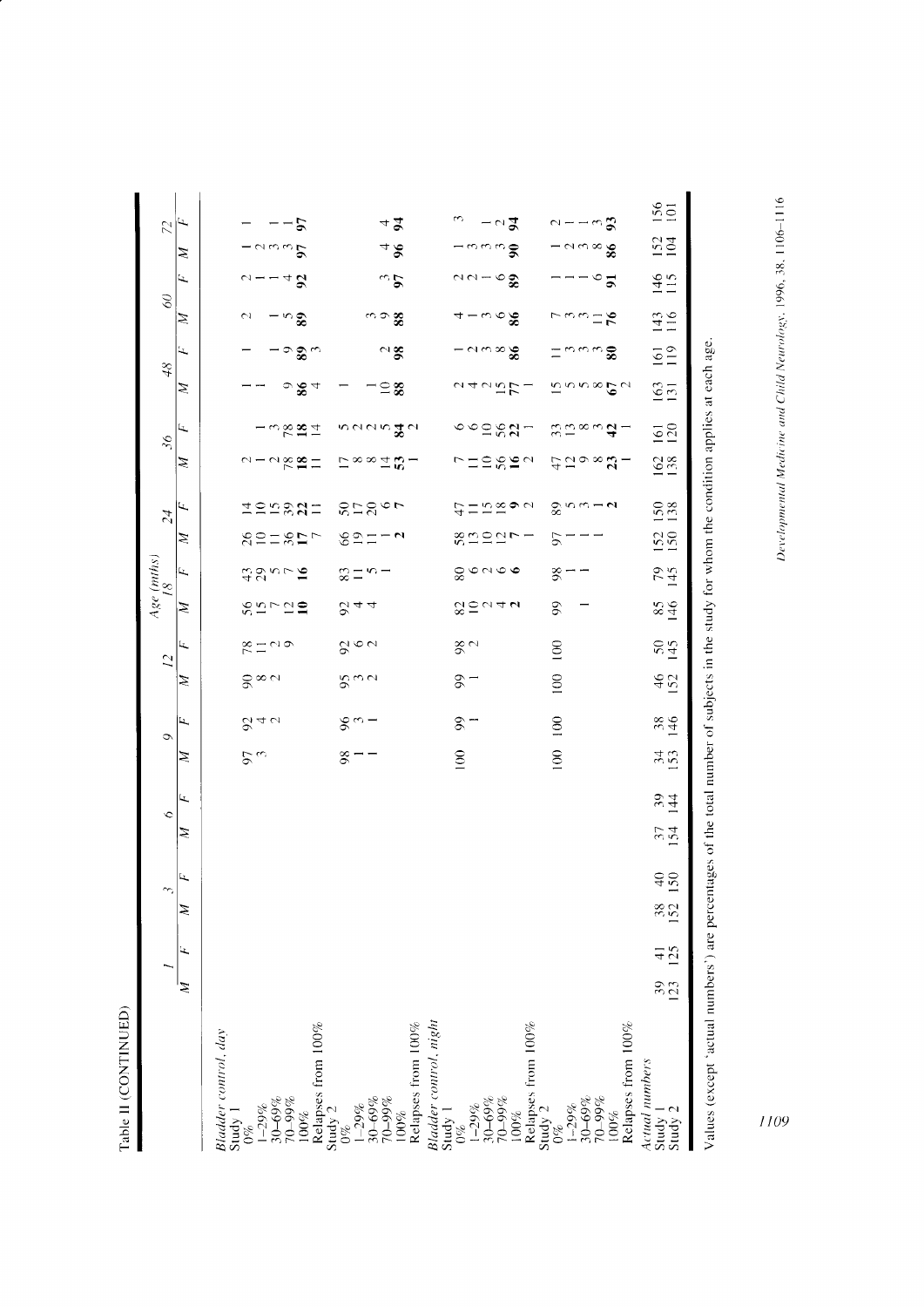

**Fig. 1.** Course of toilet-training and of development of continence in study 1 (children born between 1954 and 1956) and study 2 (children born between 1974 and 1984). Study  $1 \triangle$  = boys,  $\triangle$  = girls, Study 2  $\blacklozenge$  =

age of 1 month in a few infants (see Fig. 1). At age 3 months,  $13\%$ , and at 6 months,  $32\%$  of the children were held out over a towel, pot or toilet by their mothers.

By 12 months, 96% were being placed on the potty. In study 2, toilet-training started between ages 9 and 12 months. At age 12 months, only 20% of the girls and 16% of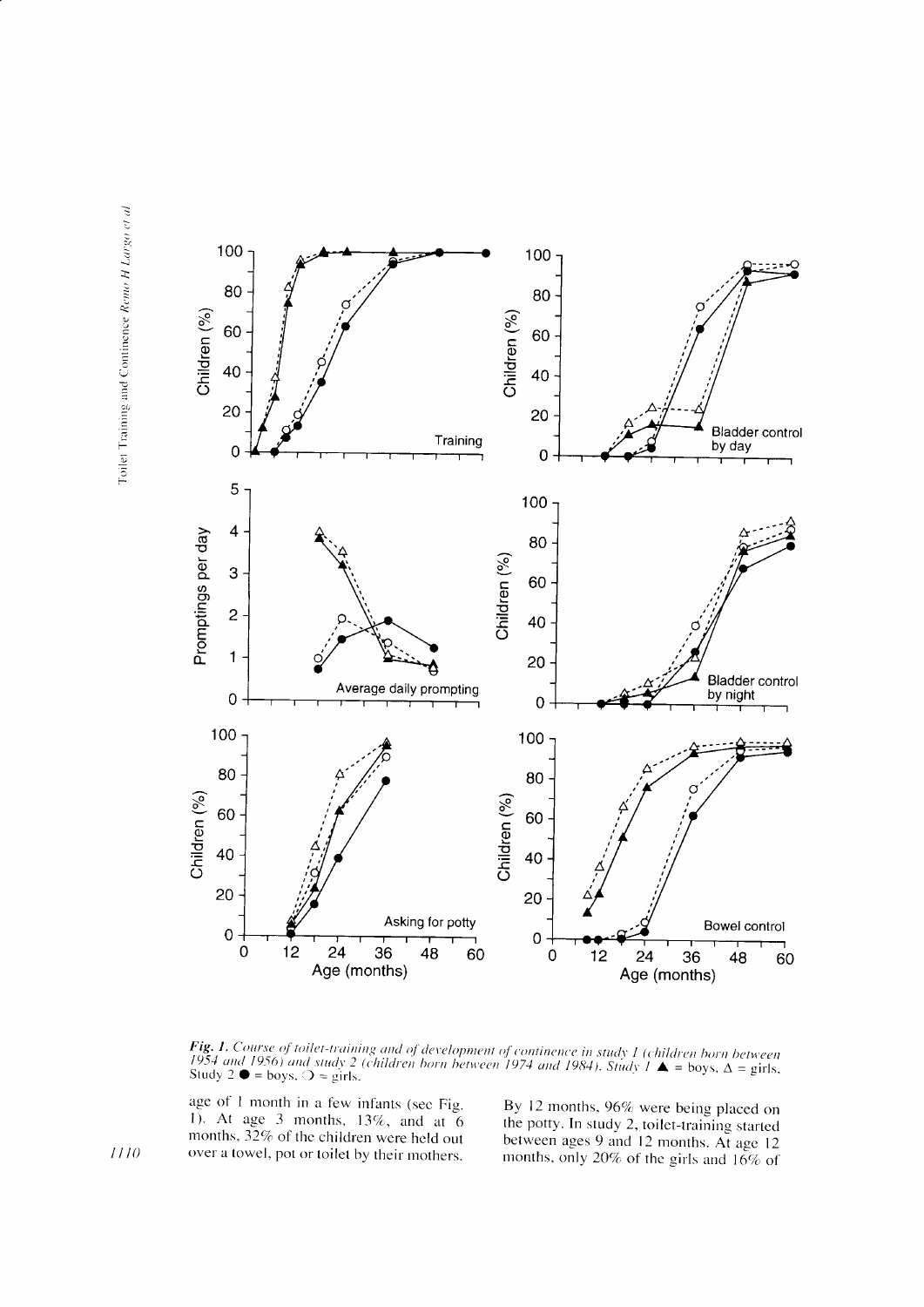the boys were put on the potty. Toilettraining was initiated in  $90\%$  of the children by 30 months of age. The median age of the onset of toilet-training was 7 months for both sexes in study 1, and 19 months for girls and 21 months for boys in study 2 (Wilcoxon test,  $p < 0.01$  for both sexes). The girls in study 2 wcre placed on the potty on average l2 months later, and the boys 14 months later. than those of study l. With rcspect to the 90th centile. thc postponement of thc training reached as high as 24 months between the two studies.

## Incidence of daily prompting

The mean developmental course of daily prornpting in both studies is illustrated in Figurc l. The change in parental attitudes becomes cven more apparent if one looks a1 the cxtreme values of daily prornpting (see Table ll). In study I the percentage of children not prompted at all during the first three years of life was less than 10, whereas in study 2 no prompting was reported in 32 to  $72\%$  of the children. At 18 and 24 months, between 34 and  $47\%$  of children in study 1 were prompted more than fivc times per day. Such intensive daily potty-training was observed in fewer than  $3\%$  of the children in study 2. Thus, there was a highly significant reduction in daily prompting between the two studies at the ages of 18, 24 and 36 months  $(\chi^2 \text{ test})$ :  $p<0.001$ ). In study 2, girls tended to be prompted more frequently than boys before the age of 24 months but less frequently thereafter.

# INFLUENCE OF POTTY-TRAINING ON BLAD-DER AND BOWEL CONTROL

## Bladder control

Although toilet-training was initiated about a year later in study 2 than in study l. bladder control by day developed quite similarly in the two studies (see Fig. l). There was a small but significant difference of the developmental course between the studies, for two reasons. First, a small proportion of children in study I were completely dry at 18 and 24 months. However, in these children, bladder control was significantly correlated with the incidence of daily prompting, indicating strong maternal command ( $\chi^2$  test between daily prompting at  $12$  and  $18$  months and bladder control at 18 and 24 months:  $p$ <0.001; Largo and Stützle 1978b). Second, a higher percentage of children in. study 2 than in study I achicved complele bladder control at 36 months. This difference bccomes less impressive if onc takes into account the fact that  $78\%$  of the children in study 1 reached  $75$  to  $99\%$  daytime bladder control at this age (see Table II).

The developmcnt of bladder control at night was even more sirnilar across the studies than that of bladder control by day. The developmental courses differed significantly between the sexes in both studies. However, the median agcs of complete bladder control in girls differed by two months in favour of those in study 2, whereas in boys they were the same in the two studies.

## **Bowel** control

At first glance, a strong effect of training was noted in the development of bowel control (see Fig. 1). A delay of the median onset of toilet-training by 11 months in girls of study 2 was accompanied by a delay of 17 months in the median age of complete bowel control; in boys the corre-<br>sponding delay was 15.5 months. was 15.5 months. However, in a more detailed analysis of study 1 this training-effect turned out to be questionablc. Frequency of daily prompting and regularity of bowel movement were found to be significantly associated with the degree of bowel control ( $\chi^2$  test;  $p<0.001$ ). Thus, maternal command ('catching the child's bowel movement') and not thc child's competence to control bowel function seemed to bc the dominant factor. This interpretation is supported by two additional observations: relapses subsequent to attainment of complete control were significantly more frequent between 12 and 24 months than thereafter ( $\gamma^2$  test;  $p<0.001$ ) (see Table II), and complete bowel control preceded the child's initiative by a year, making endogenous control unlikely (see below).

# THE CHILD'S INITIATIVE

Incidence of asking for the potty

The children expressed their need for evacuation verbally, by miming expressions and gestures, by approaching the toilet or by grabbing the potty. Thc proportion of children aged 18 or 36 months who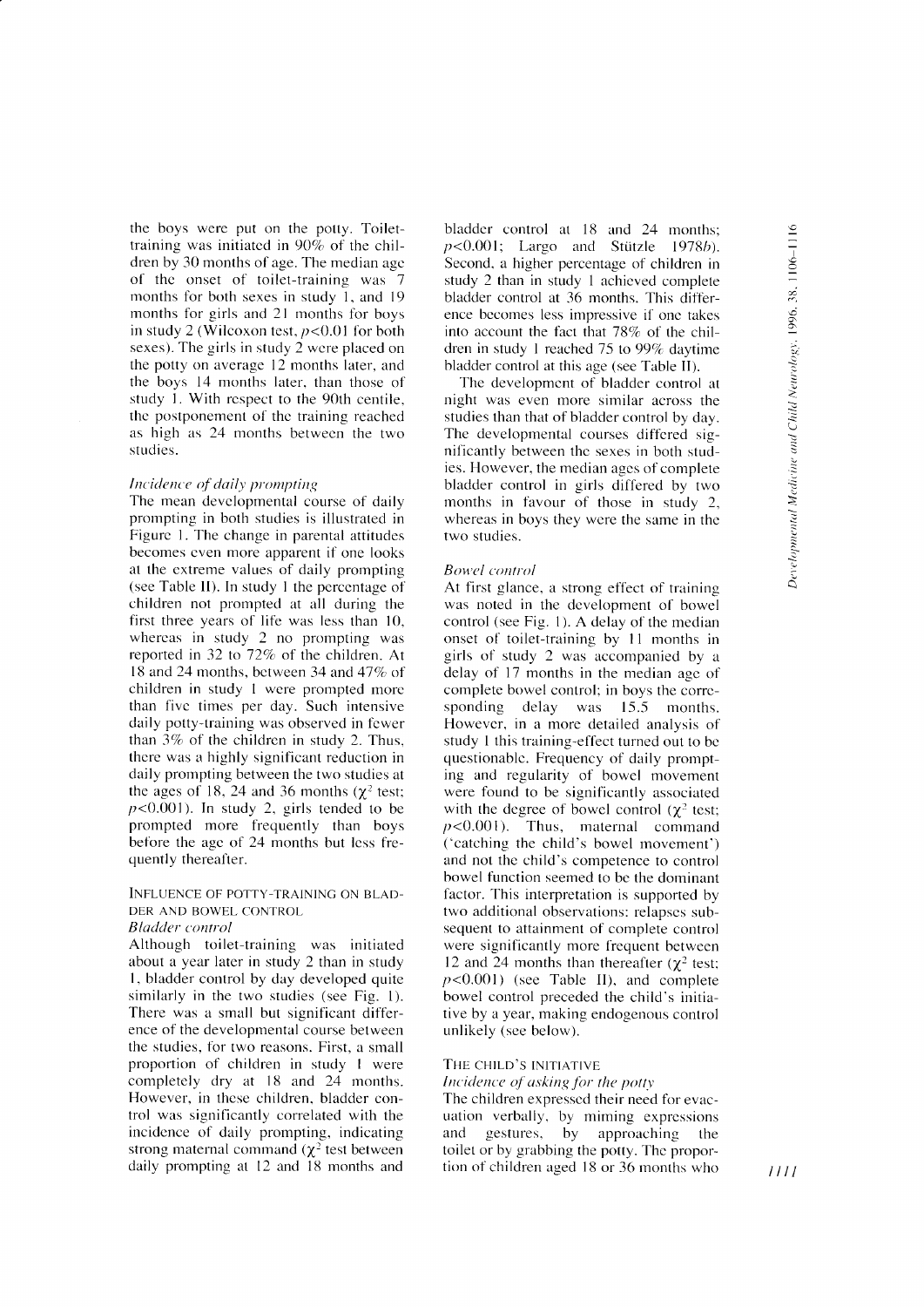

Fig. 2. Onset of toilet-training and child's initiative in the two studies. Study 1:  $\triangle$  girls,  $\triangle$  boys; study 2:  $\bigcirc$  girls,  $\bullet$  boys.

asked for the potty, verbally or non-verbally, was higher in study 1 than in study 2 (see Fig. 1). In study 1, the children were placed on the potty on average 12 months before they became active by themselves, while in study 2, the onset of toilet-training

was much more closely co-ordinated with the child's initiative (Fig. 2).

The child's initiative, bowel control and bladder control by day displayed a similar developmental course (Fig. 3). The child's initiative only slightly preceded the onset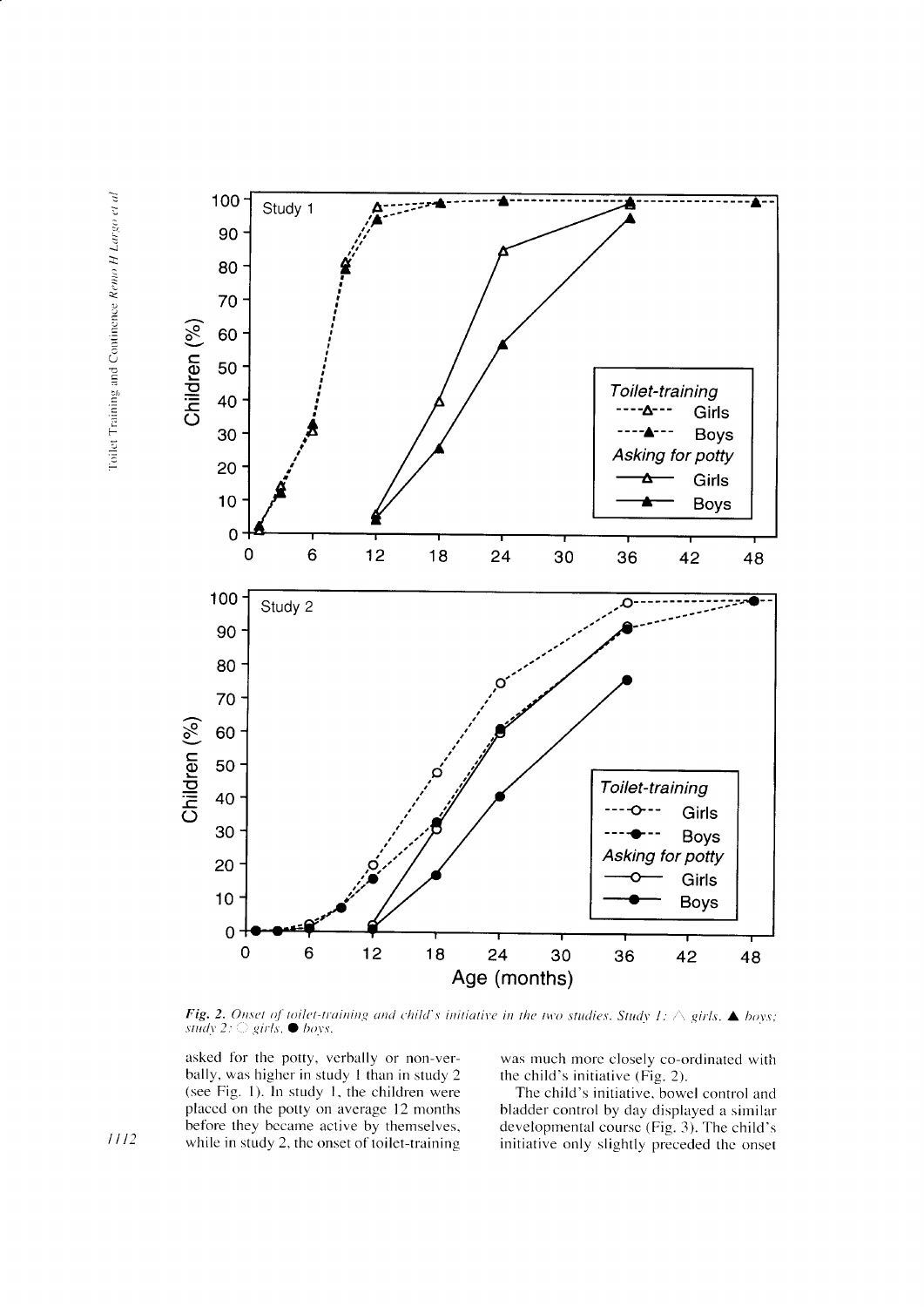

**Fig. 3.** Comparison of ages at which child asked for potty and attainment of partial continence in study 2:  $\bigcirc$  girls,  $\bullet$  boys.

of partial bowel and bladder control in girls and boys between 18 and 36 months. The onset of complete bowel and bladder control by day and at night was more strongly correlated with the child's initiative than with toilet-training (Table III).

SOCIO-ECONOMIC STATUS

There was a significant difference in socio-economic status between the two studies (mean socio-economic status 5.6 and 7.4, respectively;  $p<0.05$ ). However, the children from both cohorts formed a Developmental Medicine and Child Neurology, 1996, 38, 1106-1116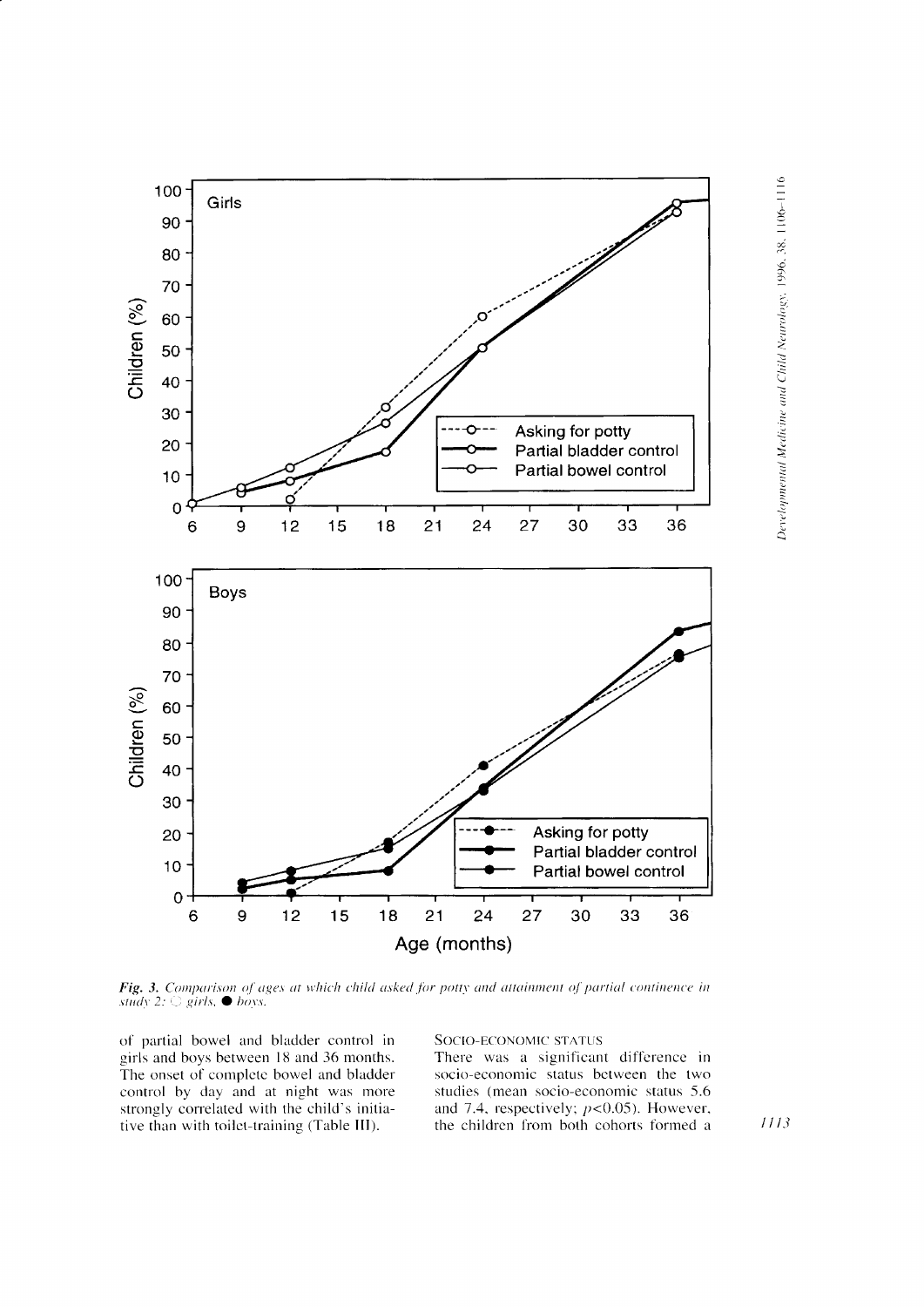**TARLE III** Spearman correlations between age at onset of toilet-training and of asking for potty, with achievement of continence (study 2)

|                                 | Onset of<br>toilet-training<br>$(N=123)$ | Onset of<br><i>asking for potty</i><br>$(N=121)$ |
|---------------------------------|------------------------------------------|--------------------------------------------------|
| Onset of asking for potty       | $0.54**$                                 |                                                  |
| Complete bowel control          | $0.49**$                                 | $0.59**$                                         |
| Complete bladder control, day   | $0.43**$                                 | $0.49**$                                         |
| Complete bladder control, night | 0.21                                     | $0.27*$                                          |

\* $p<0.05$  \*\* $p<0.001$ .

**TABLE IV** 

Spearman correlations between socio-economic status and age at onset and various aspects of training for an achievement of continence (study  $2$ )

|                                 |                    | Socio-economic status |
|---------------------------------|--------------------|-----------------------|
|                                 | Girls<br>$(N=123)$ | Boys<br>$(N=121)$     |
| Onset of training               | $-0.09$            | $-0.10$               |
| Duration of training            | 0.09               | 0.08                  |
| Onset of asking for potty       | 0.06               | 0.05                  |
| Complete bowel control          | $-0.12$            | 0.00                  |
| Complete bladder control, day   | $-0.06$            | 0.14                  |
| Complete bladder control, night | 0.09               | 0.00                  |

representative selection of the Swiss urban population, according to the occupational status of the parents for the corresponding time periods, 1950–60 and 1970–80, respectively. No significant correlations were noted between socio-economic status and age at onset and duration of toilet training, frequency of daily prompting. age at onset of asking for potty, or complete bowel and bladder control by day or night (Table IV).

#### **Discussion**

In the mid-fifties, most parents began toilet-training in the first year of a child's life, an age at which their children could not yet sit without support (Douglas and Bloomfield 1958. Hindley 1968. Klackenberg 1971, Largo and Stützle 1977 $a$ ). This early onset of toilet-training may have reflected a high degree of confidence in success through training. There were strong practical reasons for early training, namely the labour-saving effects of avoiding extra laundry. Toilet-training was initiated less early in Sweden, where

disposable nappies were already available at that time (Klackenberg 1971). Klackenberg could not conclusively answer the question whether Swedish parents were also more liberal in their child rearing attitudes than parents in other European countries. About a generation later, in the late seventies and early eighties, toilet-training in Swiss families was postponed by about a year. Most children had been able to sit independently for more than a year before their parents put them on the potty. The introduction of disposable nappies and information campaigns in the media stressing the need for a parental adjustment of the training pace to their child's individual stage of development were probably the main contributors to this profound change - in toilet-training.

This significant postponement of toilet-training and the marked reduction in daily prompting did not lead to a corresponding delay in the development of bladder control by day or at night. These findings strongly support earlier reports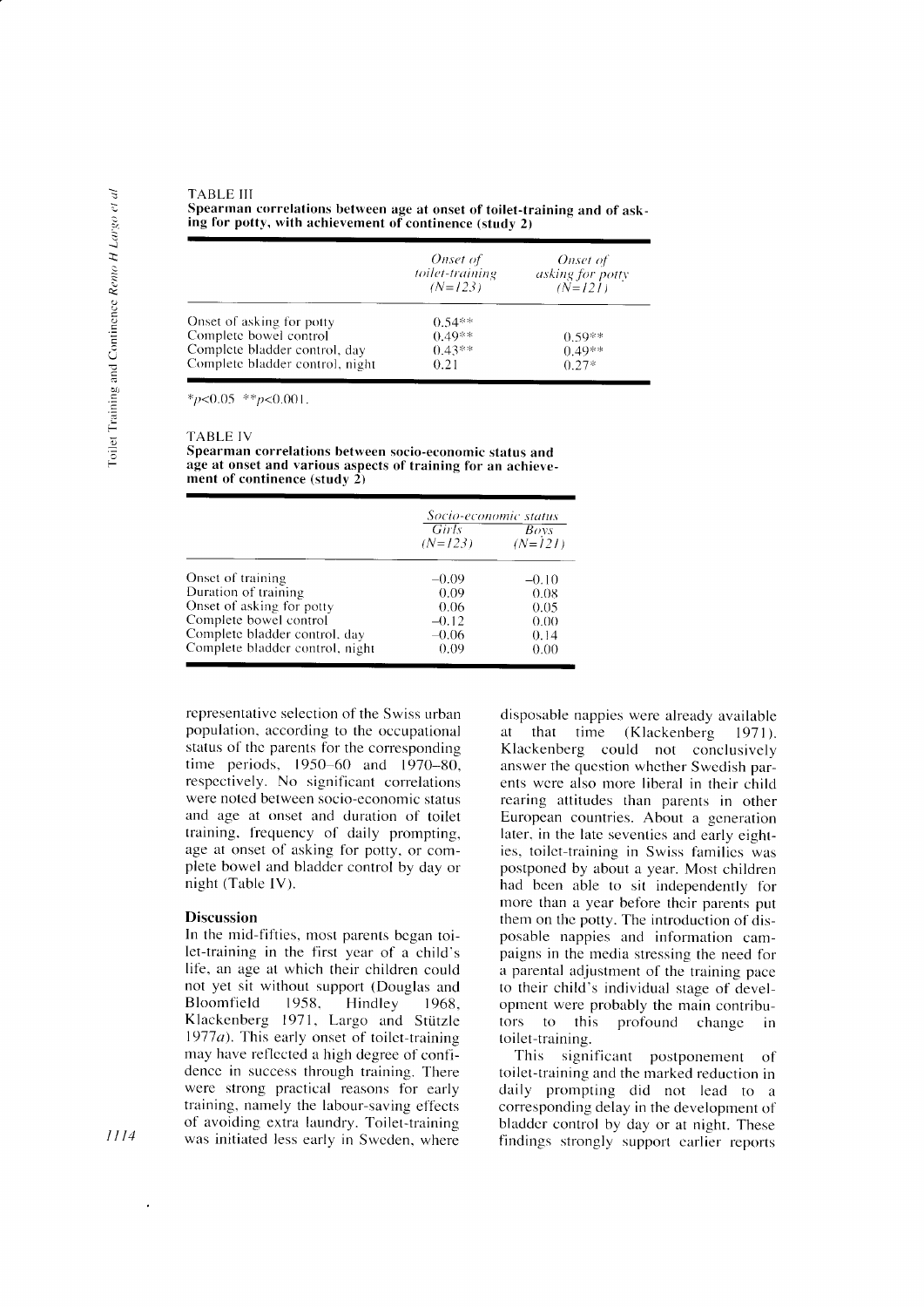€ 996.

z

ب<br>--:ii ine.

<u>:</u>

indicating that the development of bladder control is largely a maturational proccss which cannot be accelerated by an early onset and high intensity of training (Klackenberg 1971, Largo and Stützle 1977 $b$ ). Bladder control by day and at night in study 1 was somewhat later, at 36 months, than in study 2, a finding that suggests an inverse relation between the onset and duration of fraining and the onset of complete bladder control. However, a significant effect of a long period of extensivc training on the development of bladder control could not be established.

In study 2, the postponement of toilettraining was accompanied by an even greater delay of bowel control. This delay was probably due not to a lack of training, but to the abandonment of maternal controlling behaviour. In study l, the mothers achieved an exogenously controllcd clcanliness of their children by closcly attending to thcir children. for example by frequent daily prompting, and closely observing such signs as the regularity of bowel movements. This carly success was inconrplctc: the risk of relapses after the attainment of complete control was much higher in study 2 than in study l.

Because maturational rates vary so greatly belween children, a great deal of sensitivity is required by the parents to catch children when they arc developmentally ready to become clean and dry. The appearance of the child's initiative and the initiation of bowel and bladder control corresponded strongly. Thus, the child's behaviour expressing a need for evacuation by non-verbal communication, such as mimicry, posture or gestures, and by words, is a reliable indicator for the parents to start toilet-training. The appearance of the child's initiative cannot be accelerated by an early onset and high intensity of toilet-training. There was a close correspondence in study 2 between the onset of potty-training and the appearance of the child's initiative indicating that nowadays parents do a good job of adjusting the pace of training to their children's individual needs.

The development of bowel and bladder control in girls was modcratcly but signif- icantly more advanced than in boys. Comparable findings have emerged from previous investigations (Oppel et al. 1968, Klackenberg 1971, Largo and Stützle 1977a, Weir 1982). This is probably due to faster maturity rates in the girls. A similar sex-related difference in the onset of toilet-training was noted in study 2, but not in study 1. These findings and the fact that no significant influcncc of thc socioeconomic status on toilet-training was noted also indicate that in recent years parents have adapted to the individual needs of their children to a high degree.

# Accepted for publication 13th March 1996.

#### Acknowledgement

This work was supported by the Swiss National Science Foundation (Grant Nr 32-45829.95) and the Hermann-Klaus Stiftung.

#### Authors' Appointments

\*R H Largo, MD, Head of Growth and Development Center, Department of Pediatrics;

Luciano Molinari, PhD. statistician, Growth and Development Center;

Ursula Wolfensberger, MD, research fellow, Growth and Development Center, University Children's Hospital, Zürich, Switzerland.

Kurt von Siebenthal, MD, research fellow, Neonatology Unit. University Hospital of Obstetrics, Ziirich.

\*Correspondence to first author at University<br>Children's Hospital, Steinwiesstr. 75, CH-8032 Zürich, Switzerland.

#### **SUMMARY**

A major change in toilet-training was observed in two successive generations. The median onset of toilet-training was postponcd by l3 months between the First Ziirich Longitudinal Study (320 children born between 1954 and 1956) and the Second Zürich Longitudinal Study (309 children born between 1974 and 1984). Bladder control, both day and night, was not affected, but bowel control was delayed by 16 months, due not to a lack of training, but to the abandonment of maternal control. The results strongly confirm earlier findings that the development of bowel and bladder control is a maturational process which cannot be accelerated by early onset and high intensity of potty-training. The child's initiative proved to be a reliable indicator that the child was developmentally capable of being clean and dry. Girls were consistently earlier than boys, indicating different maturation rates. No significant correlations were noted between the socioeconomic status and start and intensity of toilet-training, onset of the child's initiative or development of bladder and bowel control.